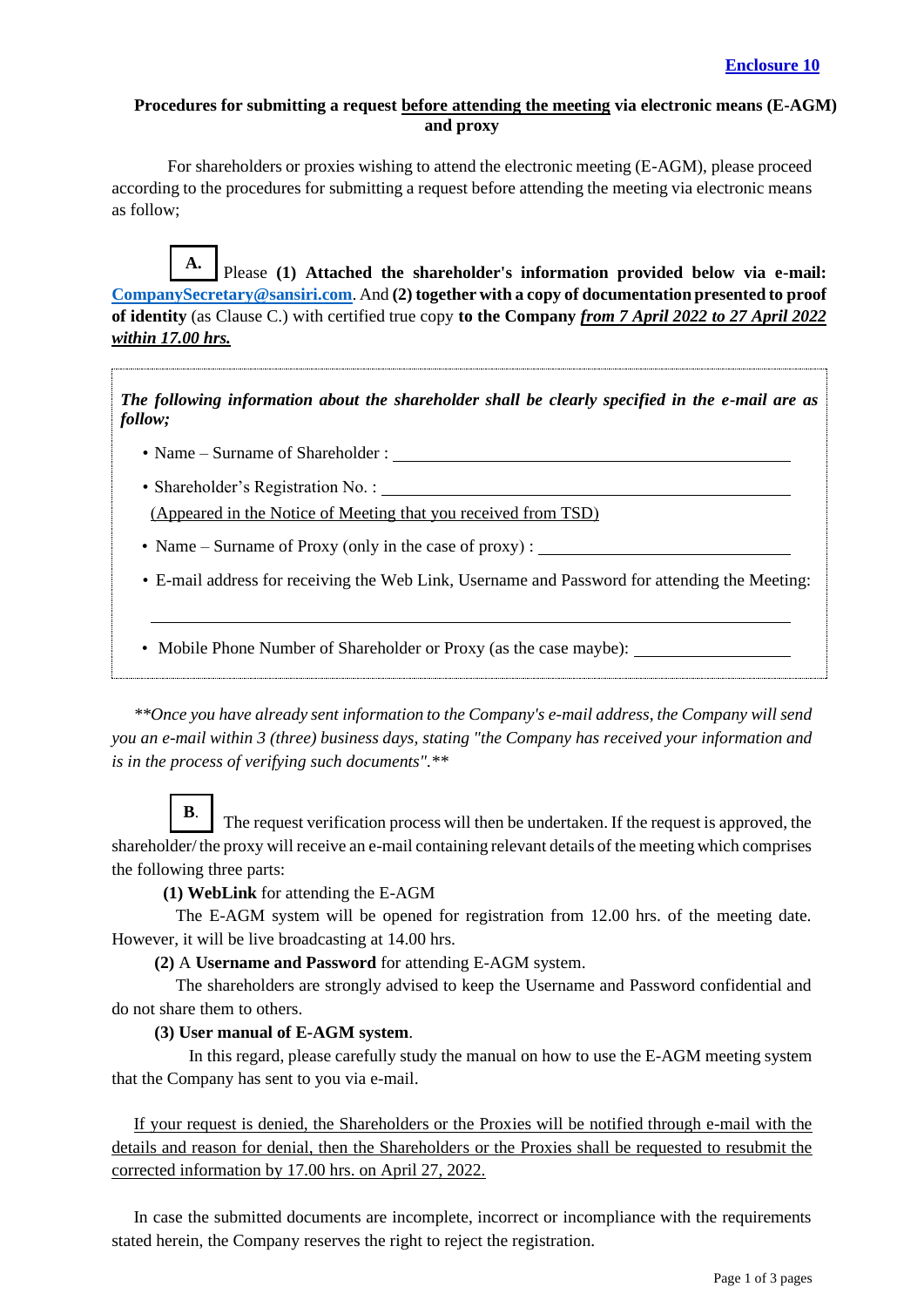

Please enclose a certified true copy of your proof of identity as follows;

## **Natural Person**

# **1. Self-attending via electronic means (E-Meeting)**

Certified true copy of identification card or governmental identification card or driving license or passport (for foreign shareholders). In case of a change of name-surname, supporting documents are required.

## **2. Proxy**

2.1 Shall use only one type of Proxy Form (the Company disseminated only Proxy Form B for every shareholder), while shareholders can also download Proxy Form A or Form B, at [www.sansiri.com\)](http://www.sansiri.com/). Clearly filled in and signed by the shareholders and the proxy.

2.2 Certified true copy of identification card or governmental identification card or driving license or passport (for foreign shareholders) of shareholders. In case of a change of name-surname, supporting documents are required.

2.3 Certified true copy of identification card or governmental identification card or driving license or passport (for foreign shareholders) of the proxy. In case of a change of name-surname, supporting documents are required.

## **Juristic Person**

## **1. In the case of the Proxy with Thai nationality**

1.1 Shall use only one type of Proxy Form (the Company disseminated only Proxy Form B for every shareholder), while shareholders can also download Proxy Form A or Form B, at [www.sansiri.com\)](http://www.sansiri.com/). Clearly filled in and signed by the shareholders representative and the proxy.

1.2 Certified true copy of the shareholder's affidavit (not older than one year) by the shareholders representative (authorized director) with a statement affirming the authority to act on behalf of the juristic person shareholder.

1.3 Certified true copy of identification card or governmental identification card or driving license or passport (for foreign shareholders) of the authorized person of the juristic person shareholder (authorized director). In case of a change of name-surname, supporting documents are required.

1.4 Certified true copy of identification card or governmental identification card or driving license or passport (for foreign shareholders) of the proxy. In case of a change of name-surname, supporting documents are required.

# **2. Custodian in Thailand authorized to act on behalf of foreign investors as a depositary and administrator of shares**

2.1 Proxy Form C. which completely filled with all requested information and signed by both Proxy Grantor and Proxy Holder.

2.2 Required documents are the same as specified for a juristic person under Clause 1.

2.3 In case foreign investors authorize the Custodian to sign the Proxy Form on their behalf, additional documents are required as follows:

(1) Power of Attorney from foreign investors granting the Custodian authority to sign the Proxy Form on their behalf and certified by the Proxy Grantor.

(2) Copy of Custodian letter certifying that the person signing the Proxy Form on behalf of foreign investors is licensed to operate Custodian business. Together with certified true copy of Power of Attorney of the Custodian authorizing the juristic person representative (authorized director) or the authorized management or employees of the Custodian to grant proxy by Proxy Grantor.